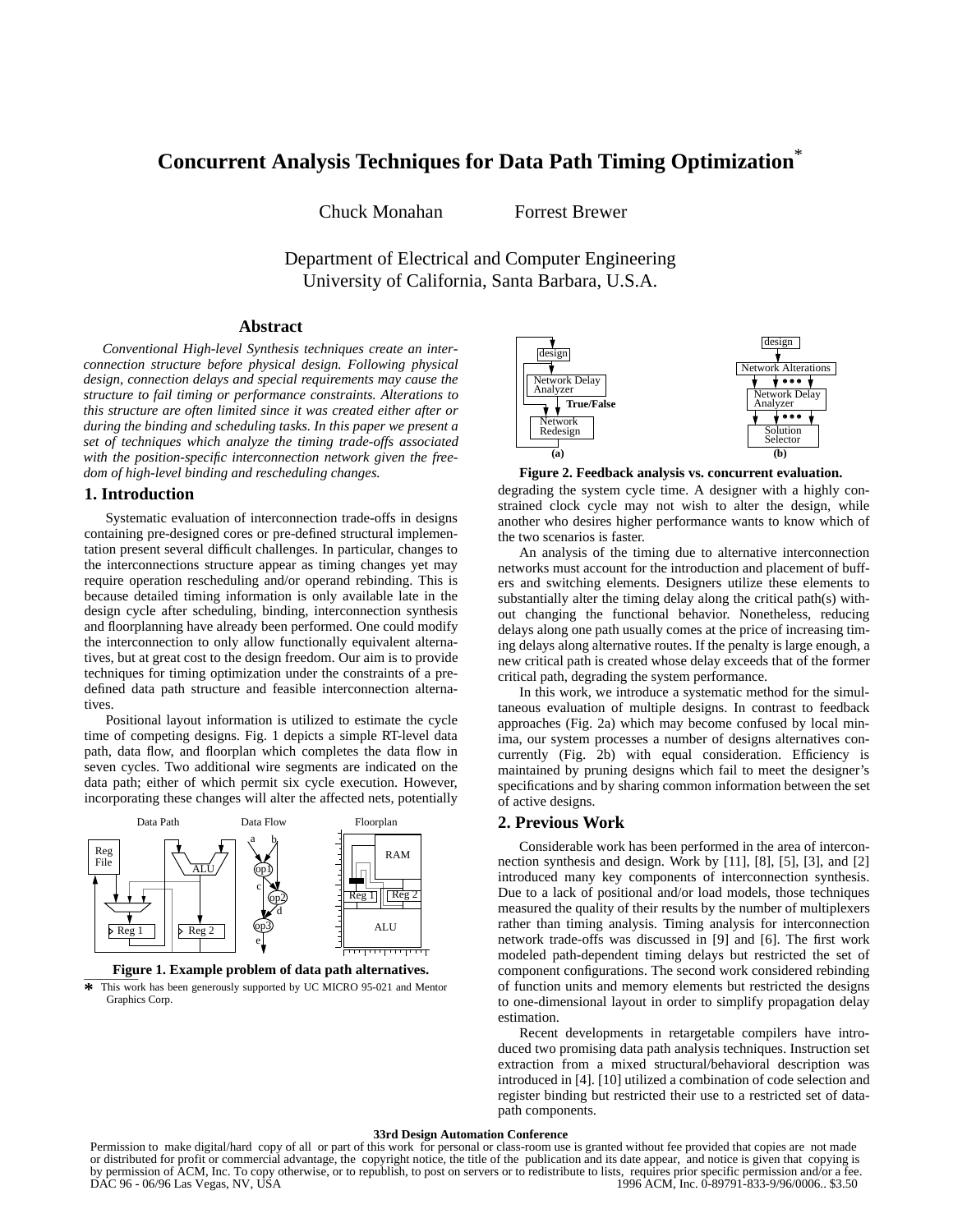

 **Figure 3. Modeling restricted mobility as switch behavior.**

## **3. Problem Specification**

In this work, the automata based data-path model introduced in [7] is utilized to implicitly execute a series of data flows on a detailed RTL data path. Given the additions of a floorplan, a set of alternative interconnection networks, and a set of timing ranges, the automata will produce a timed output sequence as well as characterize the timing behavior of the "care paths" for each element of the solution set. New variables were added to the automata state vector to accommodate the concurrent analysis and timing problems.

A number of additions to the data path specification were required to incorporate timing analysis. To facilitate interconnection modification, propagation delays along the wires are computed dynamically based on the set of connection points. Therefore, the positional layout of each connection point is specified. While functionally equivalent to multiplexers, the rich positional information of bus elements required their inclusion into our list of base components as well. Finally, component timing delays must be specified.

#### **4. Conditional Connections**

The problem specification describes a set of interconnection network alternatives. *Topology variables* are a set of Boolean variables used to encode each network's architecture. These variables allow an arbitrary representation of topological interconnection changes with minimal encoding.

A *conditional connection* is the connection between a wire and a component's input which exists for only a subset of the proposed interconnection networks. The behavior of these conditional connections may be modeled using techniques previously developed for switching constraints if the following restrictions are obeyed:

- The *condition* of each conditional connection is the sum of the encodings associated with the subset of networks in which the connection exists.
- Multiple conditional connections may be defined for the same component's input only if their conditions are disjoint.
- Conditional connections occur only at switch inputs. Zero delay switches are inserted to accommodate conditional connections to non-switch inputs.
- A switch with conditional connection at an input, will now only connect if the switching control variables are set to select the desired input and if the topology variables are set to meet the condition of the connection. Fig. 3 depicts such a transformation for an example multiplexer.
- The automata treats the set of switching and topology variables differently. Whereas the switching variables are allowed to change from cycle to cycle, the topology variables are incorporated into the state vector where they are used to restrict future topology settings and ensure a consistent interconnection network for all cycles.

Conditional connections provide the designer with a number of powerful features. It's always possible to describe any potential network using a minimal number of bits to distinguish potential connection. Further, the conditions for the various connections need not be disjoint. This allows the designer to propose a set of trade-offs, where the resulting solution may be selected from any



 **Figure 4. Labeling and merging network topologies.**

combination of these trade-offs. Finally, this system shares a substantial portion of the analysis of the different networks when the differences between the designs are small.

Fig. 4 depicts the process for combining two example interconnection networks. Initially each network is assigned a disjoint encoding: a and  $\overline{a}$ . The conditions for each potential connection is formulated. Finally the zero-delay switching component, M2, is introduced into the combined network to distinguish the connection options for the input of component D.

#### **4.1. Evaluating Timing Modifications**

The insertion and removal of connections affect the timing characteristics of the wires. Before discussing their effects, we first present our delay model for wires with a set of fixed terminal connection points. In the absence of detailed routing and timing information, we use a conservative approximation of the propagation delays based on a wire's connection points. While future work will allow timing delays to vary between different path down the same wire, this is not currently modeled. Finally, note that these approximations apply only to delays along multi-terminal metal nets. The delays incurred through the path-dependent switching elements are modeled according to user-supplied parameters.

The transmission delay is dependent upon the distributed RC (resistance-capacitance) of the wire, the resistance of the driver, and the cumulative capacitance of the taps. Distributed RC is a function of the wire length which estimate as half of the perimeter of the Manhattan bounding box containing the wire's set of drivers and receivers. We assume that the driver resistance and capacitance values are constant as well as the receiver capacitance. The cumulative tap capacitance is a function of the number and type of connecting points of the wire. The 50% rise time, appropriate for static CMOS circuits, is computed from these three values using the approximation in [1]. Fig. 5 displays an example wire configuration, its actual physical properties, our estimated model, and a timing equation for the communication shown.

Conditional connections alter this analysis by removing and inserting elements from a wire's set of connection points altering the bounding box and total capacitance values. Proper modeling requires instantiating each set of viable connection points to deter-



 **Figure 5. Wire Delay Model.**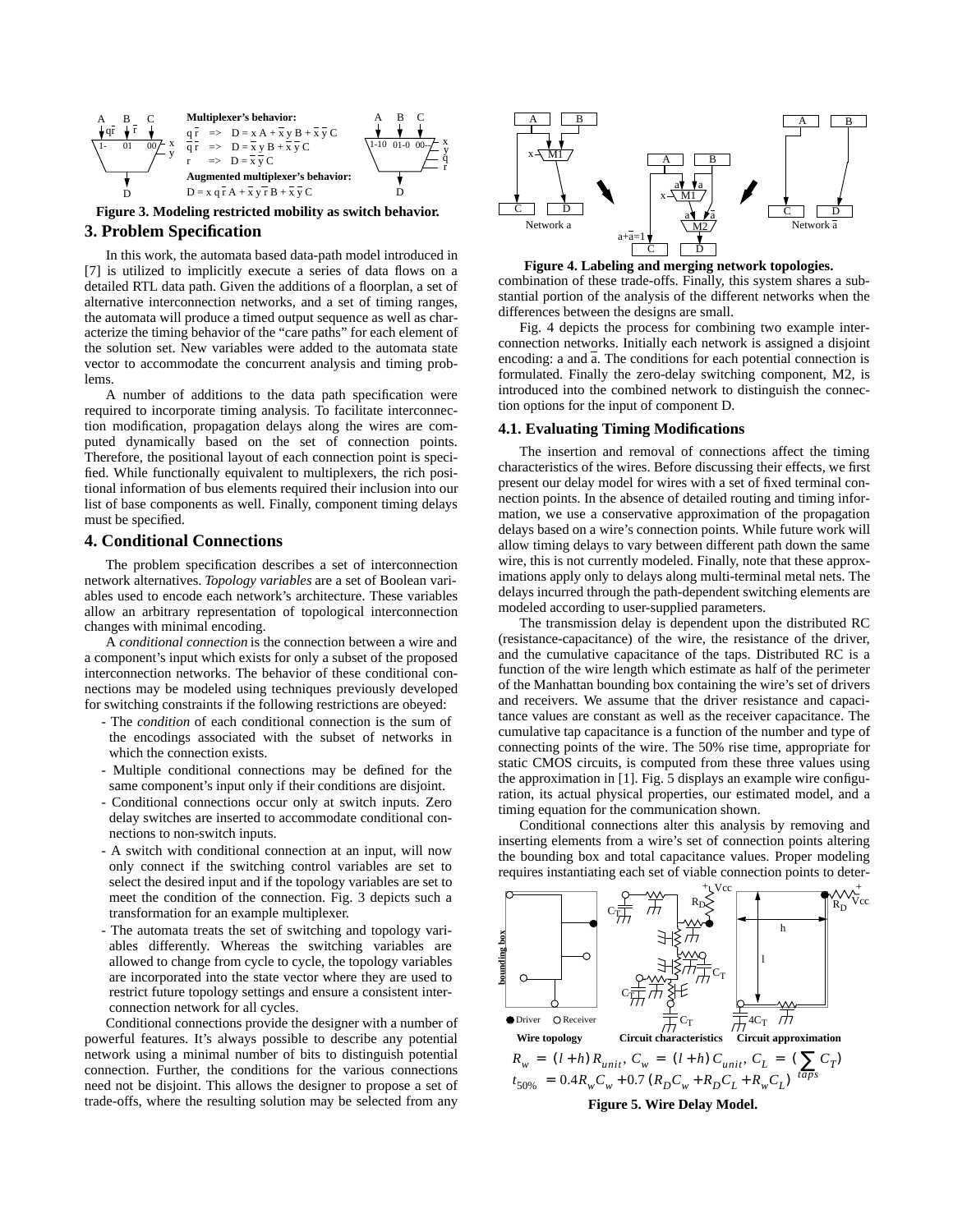

#### **Figure 6. Instantiating viable connection sets.**

mine the range of propagation delays for each wire. Typically, the user will specify a small set of connection combinations per wire as in the example point set in Fig. 6. However, the complexity of identifying these viable sets can grow exponentially in relation to the number of potential connection points. Therefore, we utilize a compressed Boolean representation to compile a list of viable connection sets. Fig. 6 shows how this approach is performed in a two step process for our example. First, we express a connection's existence as a Boolean function by XNORing a variable representing the connection with the connection's existence condition. ANDing the set of resulting terms produces a Boolean relation which describes the connection sets and the pertinent control values which formulate the set. The wire delays may be computed directly from these connection sets and then paired with their Boolean condition for the subsequent timing analysis.

#### **5. Timing Variables**

We introduce a set of *timing variables* to encode the timing delays through the data path. Each variable is associated with a unique range of timing delays. Each path delay through the data path is identified by a component's input port and control vector. The control vector operates over the set of switching variables (which decide which path is taken to the input) as well as the set of topology variables (which effect the delay of the various wire segments which comprise the path). After instantiating every path delay through the data path, the timing delay will be symbolically represented with the associated timing variable in a one-hot encoding. Delays which violate user-specified timing constraints will have their associated path removed from the automata construction. These constraints may appear as both minimal and maximal allowed delays through the circuit.

 Fig. 7 depicts these timing variables in use for an example network. The network is comprised of a series of zero delay multiplexers and contains a single conditional connection linking component A to the second multiplexer. The set of timing variables are listed in the "Time Partition" tables. Given a maximum delay of 15ns and no minimal timing delay, the "Network Timing" table lists each timing delay and their delay encodings.



 **Figure 7. Example partitioned delay network.**

#### **6. Automata Issues**

The timing variables are incorporated into the automata state vector to derive timing attributes for elements of the solution set. The cycle time for a synchronous design is the maximal propagation delay between clocked components. Therefore, each transition between states will include a vector of timing requirements obtained from paths utilized for operand transfers. Summing these timing vectors in a state vector generates a history of timing requirements for each solution.

Modeling timing behavior on the automata structure outlined in [7] requires modeling of *null operands* during the state exploration. Null operands carry "don't care" information in the automata and are a convenient means to encode the contents of "empty" latches which frequently appear in initial conditions and in pipelined designs. Previously, the inclusion of null operands was required only when no other operand was available for a given memory element. In the presence of timing and power analysis, null operands must be considered regardless of the status of other operands. This is because placing operands into latches which could otherwise remain empty will affect the timing and power attributes of the system design. It is preferable to use null operands which have no time requirements to operands which are stored in a memory device but serve no useful function except to be subsequently overwritten. Unfortunately, the usefulness of an operand can not be evaluated beforehand. Therefore, all potential operand bindings (including regular and null operands) must be considered equally. This equal consideration may cause explosive growth in the set of potential solutions. To curb this growth, the automata is used in two phases: the first ignores timing issues and determines the solution set from the set of potential solutions and the second reevaluates this solution set using a more extensive analysis to systematically evaluate the timing requirements of the "care path" of the system.

The elimination of "false paths" from our timing analysis is one of the most elegant features of the technique. Since the timing characteristics of each solution is derived from only the required set of operand transfers, timing delays from unutilized portions of the data path do not mislead the timing analysis. Further, the set of all the care sequences can be generated for a given solution. This capacity is of great importance for the subsequent steps of verification analysis.

## **7. Results**

An application tool was constructed to demonstrate the feasibility of the ideas proposed in this paper. The input for this tool consists of three major sections: 1) A RT-level description of the data path, including positional information and conditional interconnections; 2) A set of scheduled data flows which must be mapped onto the proposed data path; and 3) A partitioned timing range in the format described in Section 5.

This tool evaluates which of the proposed changes accommodate the full set of data flows. From the set of realizable alterations, the designs that result in the highest performance are chosen. Upon the user's request, the system will generate a set of Boolean relations representing an exhaustive list of binding options for the selected designs. Alternatively, a textual description of a single representative binding and schedule is listed.

This application was implemented on a Sun SPARC 10 in C++ using an OBDD (ordered binary decision diagram) package to represent the boolean functions. Examples were run on two manually constructed data paths. The first data path is based on Texas Instrument's TMS32010 DSP which was altered to accommodate a pipelined multiplier. For this specification, three different interconnection alternatives were specified: the use of multiplexer or